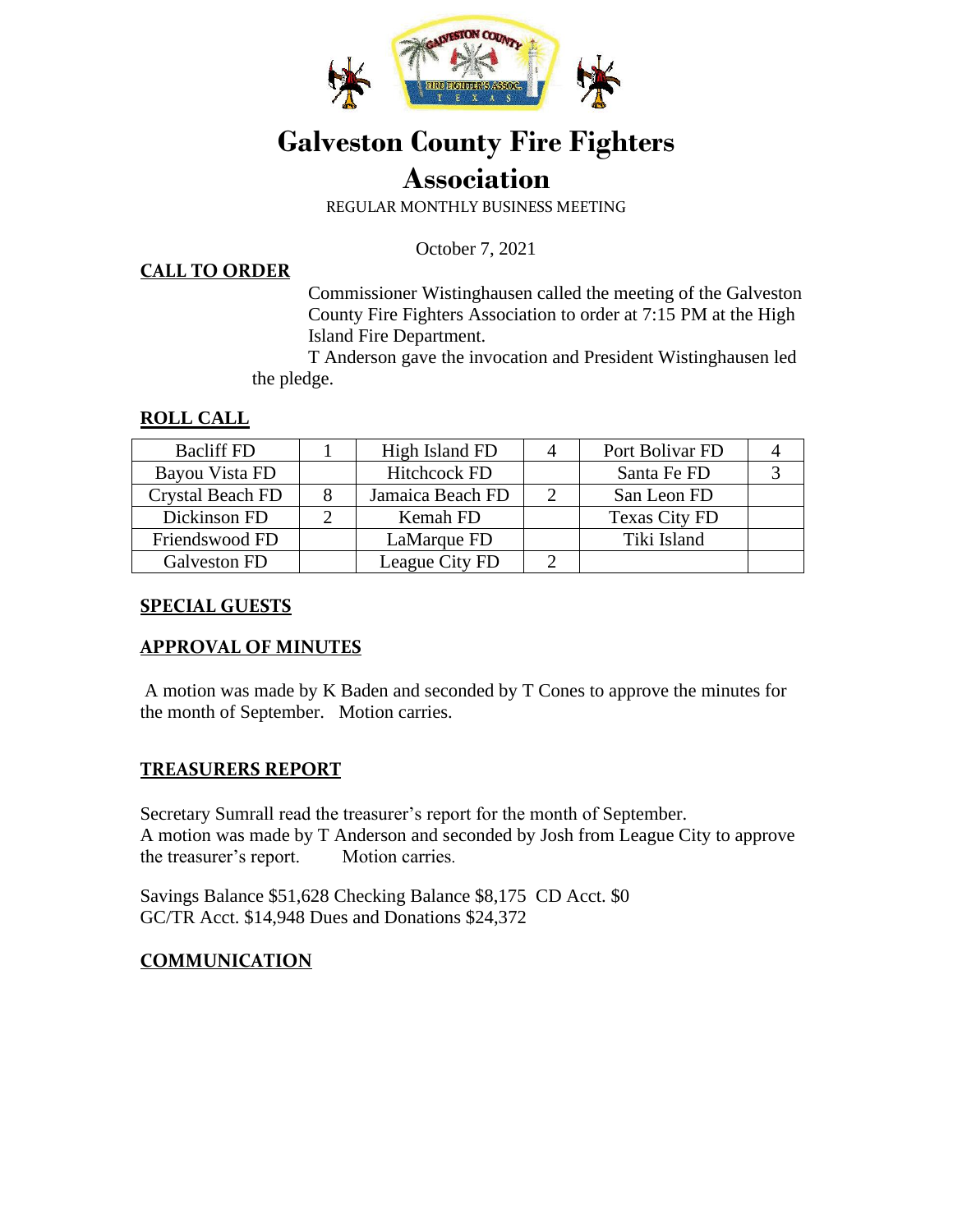## **COMMITTEE REPORTS**

**Training-**

**Accountability** 

**EMS** 

**Website S**end any new information to Allison.

**Resource Book S**end any new information to Allison.

#### **Dispatching**

**Constitution and By-laws** Need to get to work on it. We need to replace Bill Pollard's spot on this committee. President Wistinghausen asked Megan from the Peninsula, Allison and Commissioner Sumrall to tackle this task.

**Mapping** 

**Audit** 

**Contract** 

**Galveston County OEM** Working on Hazard Mitigation plan. Also, moving forward with the air monitoring project.

**COLLECTION OF DUES** Rusty, check that you got payment from Jamaica Beach.

## **UNFINISHED BUSINESS**

**NEW BUSINESS** Had conversations about a County wide Mutual Aid contract.

Nominations to fill the vacant position on the board are as follows:

Megan Scott from Crystal Beach Mark Forey from High Island & Crystal Beach.

Each of the 3 departments from the peninsula received 2 votes. After voting, the final count came to a tie, 3 and 3. President Wistinghausen called an executive meeting with Board members that were present. After brief discussions, Megan Scott from Crystal Beach was chosen for the vacant spot.